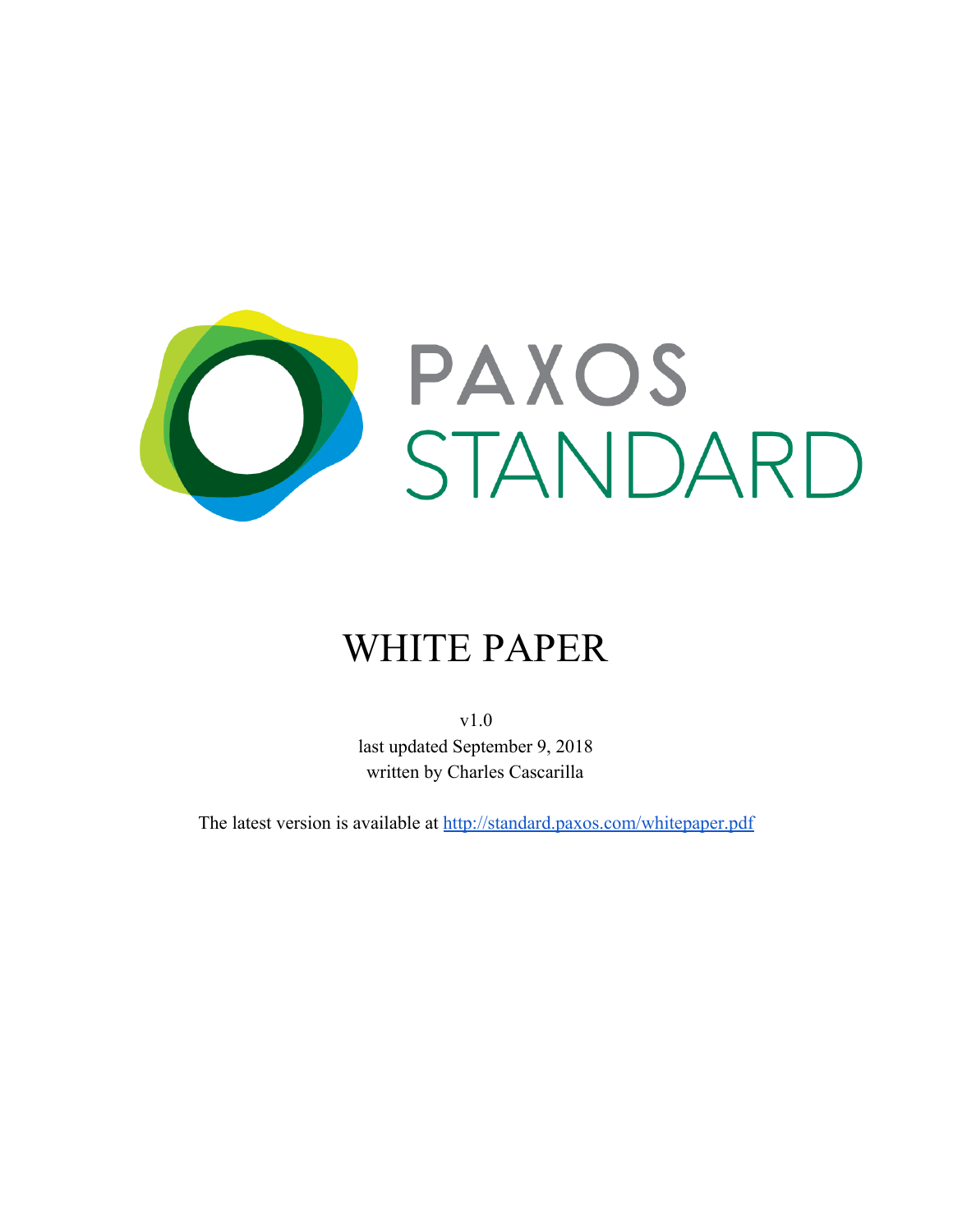# **Table of Contents**

| <b>ABSTRACT</b>                             | $\boldsymbol{2}$ |
|---------------------------------------------|------------------|
| THE FUNCTION OF MONEY                       | $\boldsymbol{2}$ |
| THE IMPORTANCE OF TRUST IN MONETARY SYSTEMS | 3                |
| <b>Historical Context</b>                   | 3                |
| <b>Trust and Digital Assets</b>             | $\overline{4}$   |
| <b>PAXOS STANDARD</b>                       | 5                |
| <b>Basics</b>                               | 5                |
| Key Product Features and Benefits           | 6                |
| Early Use Cases                             | 6                |
| Longer Term Utility                         | $7\phantom{.0}$  |
| Economic Implications                       | 8                |
| Technology                                  | 9                |
| Oversight                                   | 11               |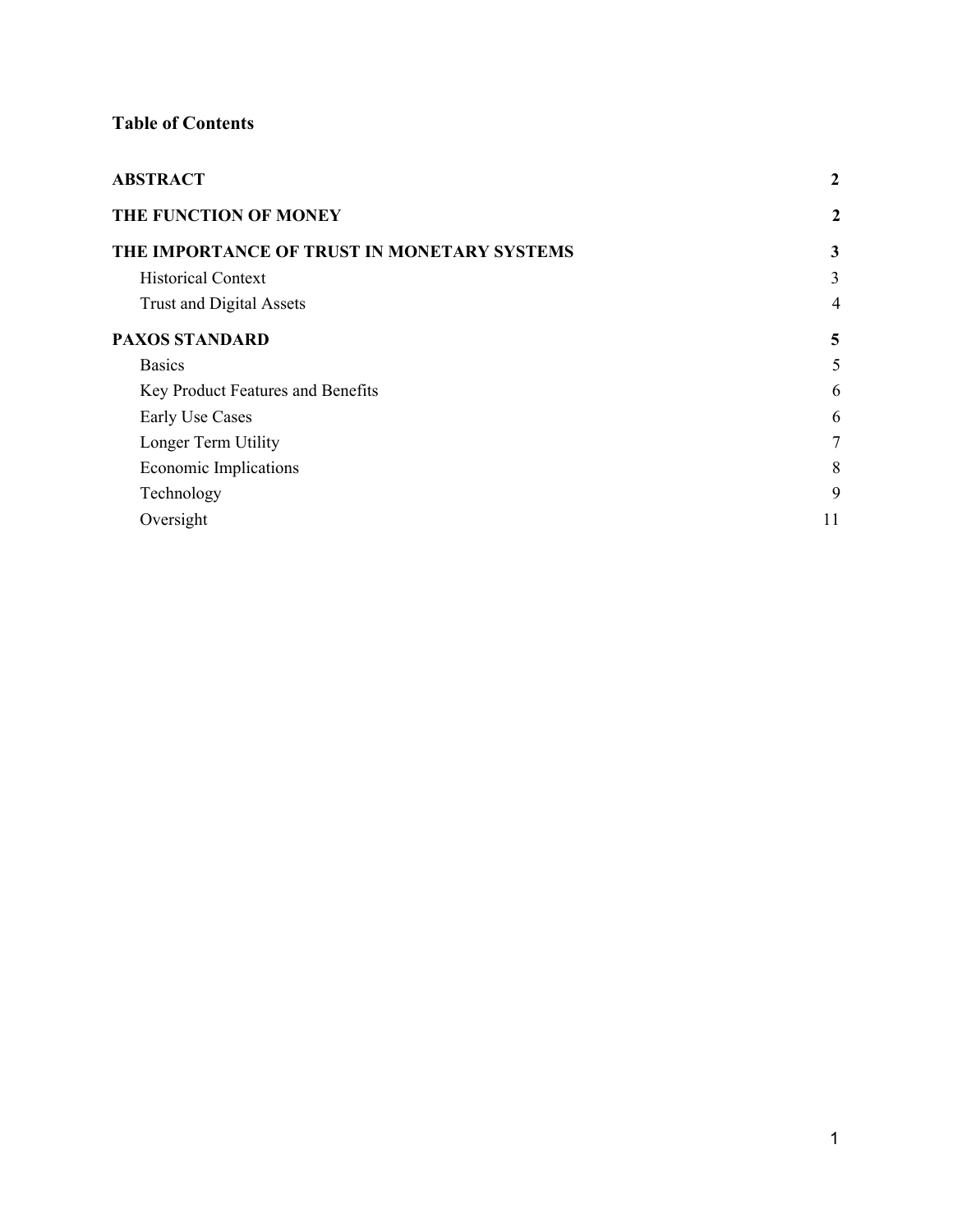# <span id="page-2-0"></span>**ABSTRACT**

The concept of money has evolved over thousands of years, and yet there is still room for improvement. The promise of digital assets—global fluidity, frictionless, democratized—has not been fully realized. Despite the proliferation of projects, billions of dollars of resources and years spent in development, even the leading digital asset, Bitcoin, is still plagued by significant issues that limit its utility.

In this paper, we introduce Paxos Standard™ token, a new digital asset that is fully collateralized one-for-one by USD, issued by the Paxos Trust Company and approved and regulated by the New York State Department of Financial Services. We explain the advantages that Paxos Standard brings to financial markets, allowing participants to transact in a trusted and secure, USD-backed and denominated asset with the benefits of blockchain technology and the oversight of financial regulators.

We believe that Paxos Standard represents a significant advancement in digital assets, leveraging the infrastructure, oversight and stability of the traditional financial system, while operating at the speed of the Internet.

#### <span id="page-2-1"></span>**THE FUNCTION OF MONEY**

Money is defined by three main functions: means of exchange, unit of account and store of value. In part, digital assets were created to improve on these functions, ushering in an era of "programmable money" and smart contracts. However, none have truly succeeded in improving all three functions in a superior way, primarily due to their volatility.

As a *means of exchange,* digital assets are not commonly used; rather, they are largely used for speculative purposes. Those more specifically designed to operate as a means of exchange have achieved low adoption. There has just not been enough utility, ubiquity or ease of use for widespread usage.

As a *unit of value,* most digital assets have values that fluctuate far too greatly to be considered an improvement over many standard fiat currencies. Over the past two years, bitcoin has reached a high of \$19,720 and a low of \$593 (see below chart) on the itBit Exchange against  $USD<sup>1</sup>$ . The constant movement is far more representative of a volatile commodity than a stable currency.

<sup>1</sup> <https://bitcoinity.org/markets/itbit/USD>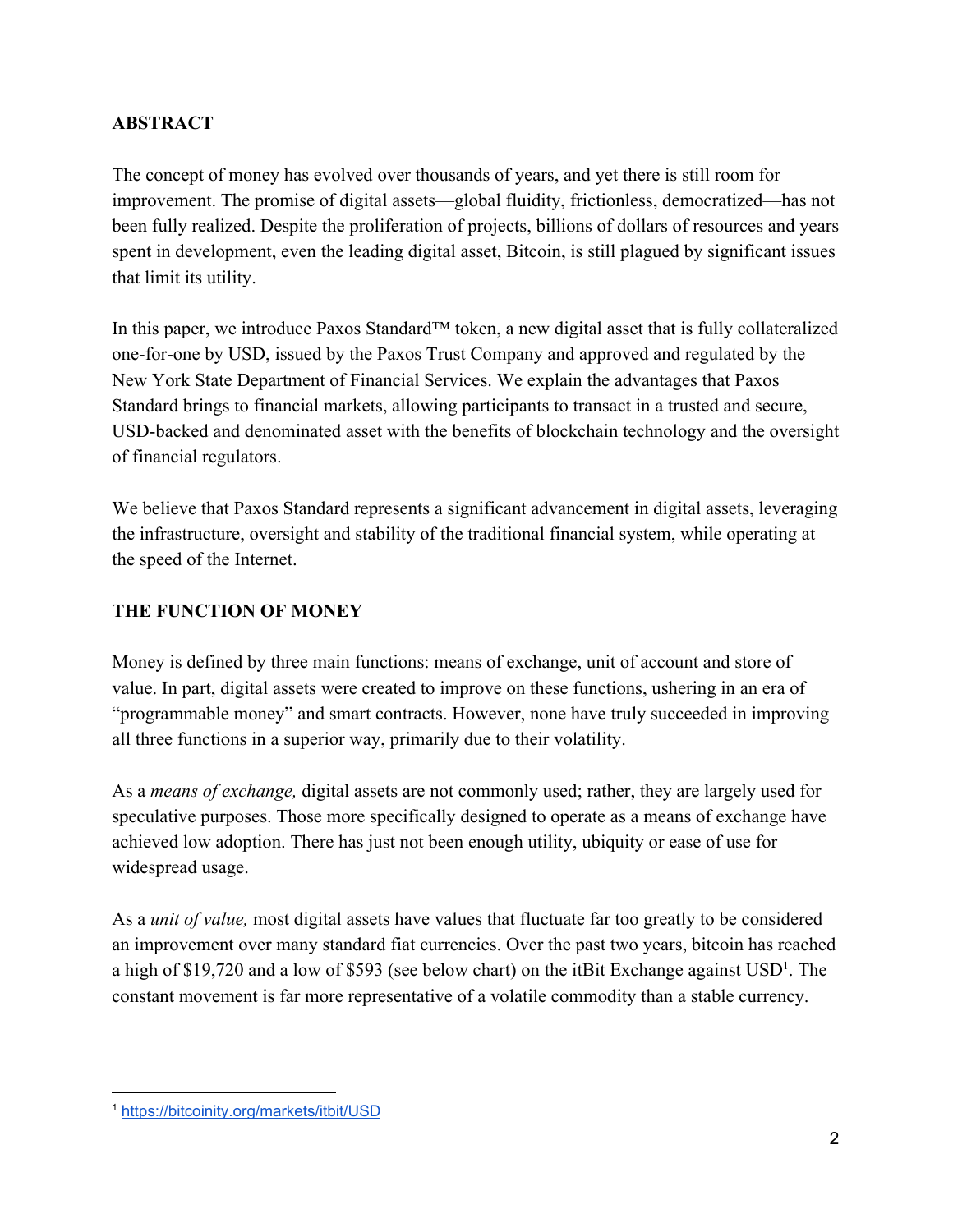

As a *store of value,* certain digital assets such as Bitcoin may represent significant improvements over fiat currencies, which continually devalue over time. However, their volatility means that they do not function well in this regard, yet, if ever.

Fundamentally, most digital assets do not fulfill the three basic functions of money, with the greatest concern coming from their volatility. (Most have even moved away from their original designations as "cryptocurrencies" to "crypto or digital assets" because they hardly resemble currency.)

There is a class of digital assets, however, designed specifically to solve for volatility, appropriately-named "stablecoins." This is a relatively new category built to hold consistent value over time. Although stablecoins have gained some traction, the existing models lack one fundamental characteristic that is key to widespread adoption: trust.

# <span id="page-3-0"></span>**THE IMPORTANCE OF TRUST IN MONETARY SYSTEMS**

# <span id="page-3-1"></span>**Historical Context**

In early times, commerce took many different formats than how we see it today. It started with the barter system, which worked well in small, closed societies where any trade required just two parties to agree on the equivalence of their goods. Money eventually took the form of more portable, less perishable but still intrinsically valuable representations of value, like gold coins. The next step required a bigger leap of faith.

Moving from gold coins to inherently value-less representations of money—such as in paper or simple accounting—required trust in several forms: trust that the system would maintain fair market pricing of goods and services against the currency, and trust in a broad set of market participants to follow a new set of operating principles. No longer could one simply make a deal that looks fair in insolation, trading one's chicken for another's loaves of bread; the new rules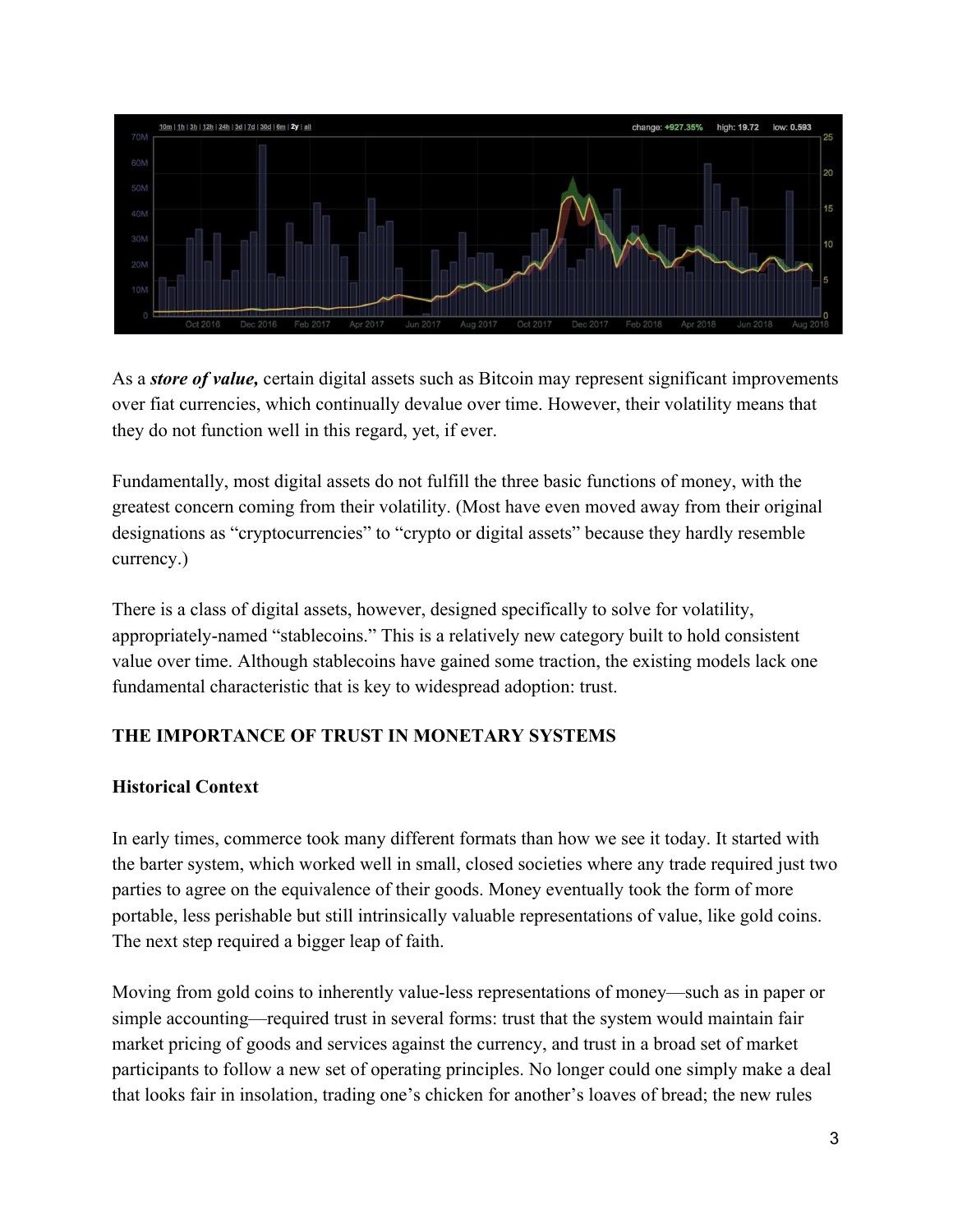required that beyond the two transacting parties, everyone within this larger society generally agreed on the value of the goods.

When considering the problem of collective trust in a currency system, it becomes clear why successful monetary systems have by necessity been issued by governments. A central authority can have control over the monetary supply and the value of money, ensuring that it is stable enough to have utility for all market participants, and it can also create the legal framework within which citizens operate. When there is a finite, defined and large enough total market (one nation), with a central authority and accountability (the governing body and laws), all market participants (citizens) can safely assume a level of trust in the system and each other. These are the principles that have underpinned money for thousands of years and have become ubiquitous in fiat form across all modern nation states.

# <span id="page-4-0"></span>**Trust and Digital Assets**

Trust has been designed in the very logic of how blockchain-based digital assets operate. The code is rules-based and very hard to change. All changes to the blockchain are recorded and confirmed in a decentralized way that is created specifically to democratize access. Rather than using a trusted intermediary to facilitate transactions, the blockchain serves as the trusted, consensus-driven protocol.

Bitcoin took the concept of decentralization the furthest such that there is truly no one central figure overseeing it, and few people claim to even know its progenitor. However, even in this case, the low number of core developers (several dozen with code regular code commits) and mining pools (under 10) demonstrate that this egalitarian ethos remains de facto quite centralized even though de jure it might not be.

Yet despite the distribution of trust to the network, digital assets still have not gained the widespread trust of the general public. Most people do not have first-hand experience with the code or understand how it works, so digital assets' trustless nature remains untrusted.

Many people are also confounded by digital assets' lack of physical backing by anything of inherent value or by government fiat. Moreover, the volatility of these assets makes them seem more like investment vehicles than forms of payment.

The controls built into the digital asset ecosystem, however, still pale in comparison to the very rigorous systems that already exist for regulation, oversight, auditing, insurance, etc. in traditional finance. Since these systems are nascent at best for digital assets, traditional assets remain more trusted.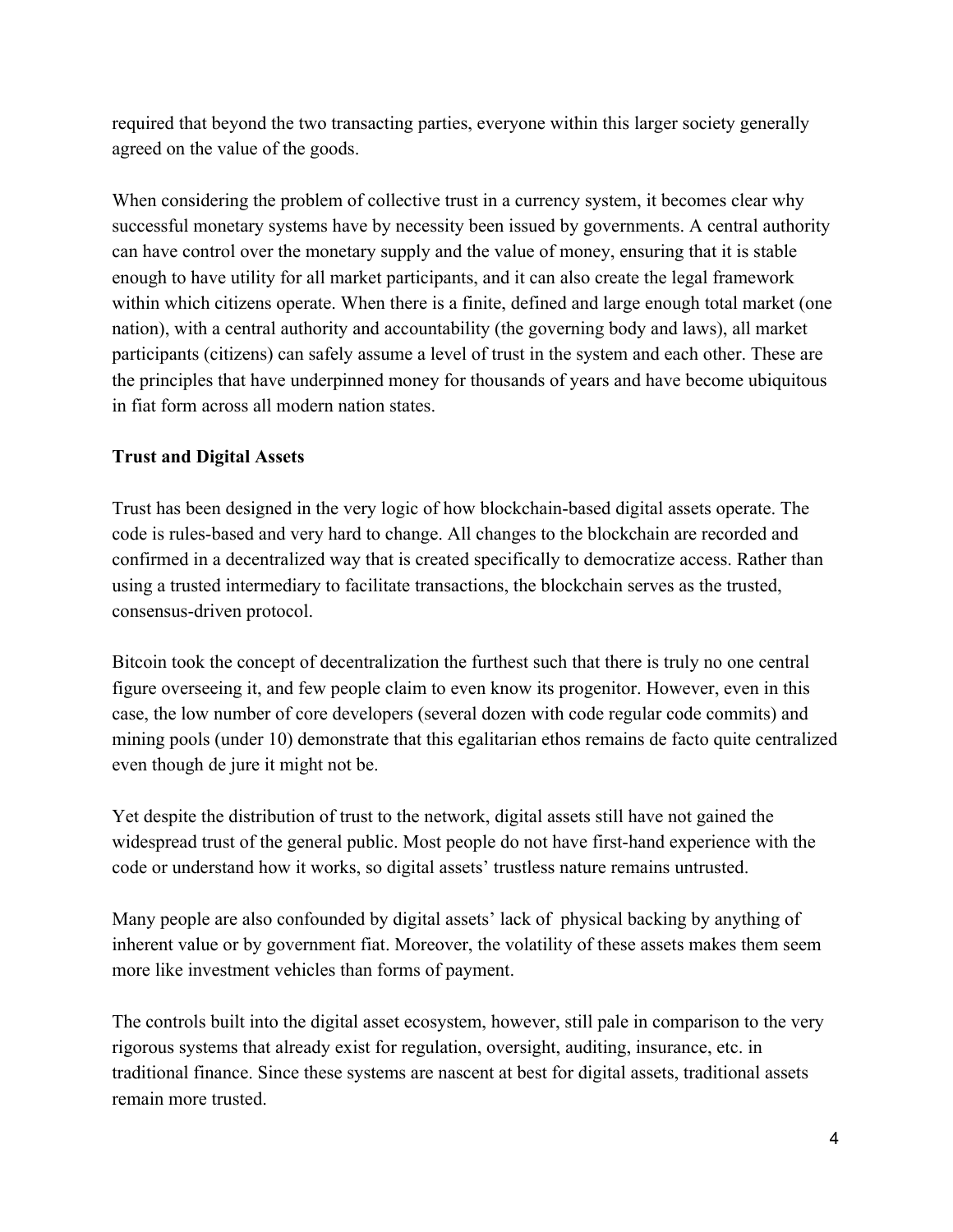#### <span id="page-5-0"></span>**PAXOS STANDARD**

Blockchain technology has introduced exceptional innovations—distributed ledgers, decentralized trust, smart contracts, etc.—yet has not improved on the basic principles that characterize money, nor has it built the trust of the public necessary to achieve popular adoption.

Paxos Standard is designed to leverage the new innovations of blockchain technology to improve the function of money, while being supported by traditional infrastructure that can ensure it is trustworthy. In other words, as a regulated trust company and financial institution issuing a token backed by U.S. dollar deposits, Paxos can offer a token that combines the trust and stability of fiat currency with the utility and immediacy of digital assets.

#### <span id="page-5-1"></span>**Basics**

Paxos Standard, or PAX, is a token that is backed one-to-one by USD deposits and available through Paxos. PAX is available one-to-one in exchange for USD and redeemable one-to-one for USD. Upon redemption, PAX tokens are immediately removed from the supply; PAX are only in existence when the corresponding dollars are in custody.

As a trust company organized under New York State banking law and regulated by the New York State Department of Financial Services, Paxos operates under governing principles of the highest standard. Unlike a bank, which uses client funds for its own benefit and funding, a trust company acts as a fiduciary that custodies customer deposits and therefore will always keep customer funds completely segregated. All dollar deposits are held in FDIC-insured U.S. banks or collateralized by U.S. government treasuries, and customer dollars are all accounted for as customer property.

In other words, Paxos accepts dollar deposits and issues Paxos Standard tokens which can be traded, transacted and transferred easily and without friction. Currently, the economy of digital assets is fluid, global and fast, yet faces meaningful roadblocks when trading between digital assets and fiat because of the inherent delays in the traditional banking system. Paxos Standard gives users the convenience of keeping their liquidity in digital assets while still maintaining stability.

Paxos Standard is as good as or better than fiat in each of its functions: it is easier to exchange, maintains the same unit of account, and provides the same store of value. Fully collateralized by USD and supported by a regulated financial institution, Paxos Standard is therefore an improved model for money.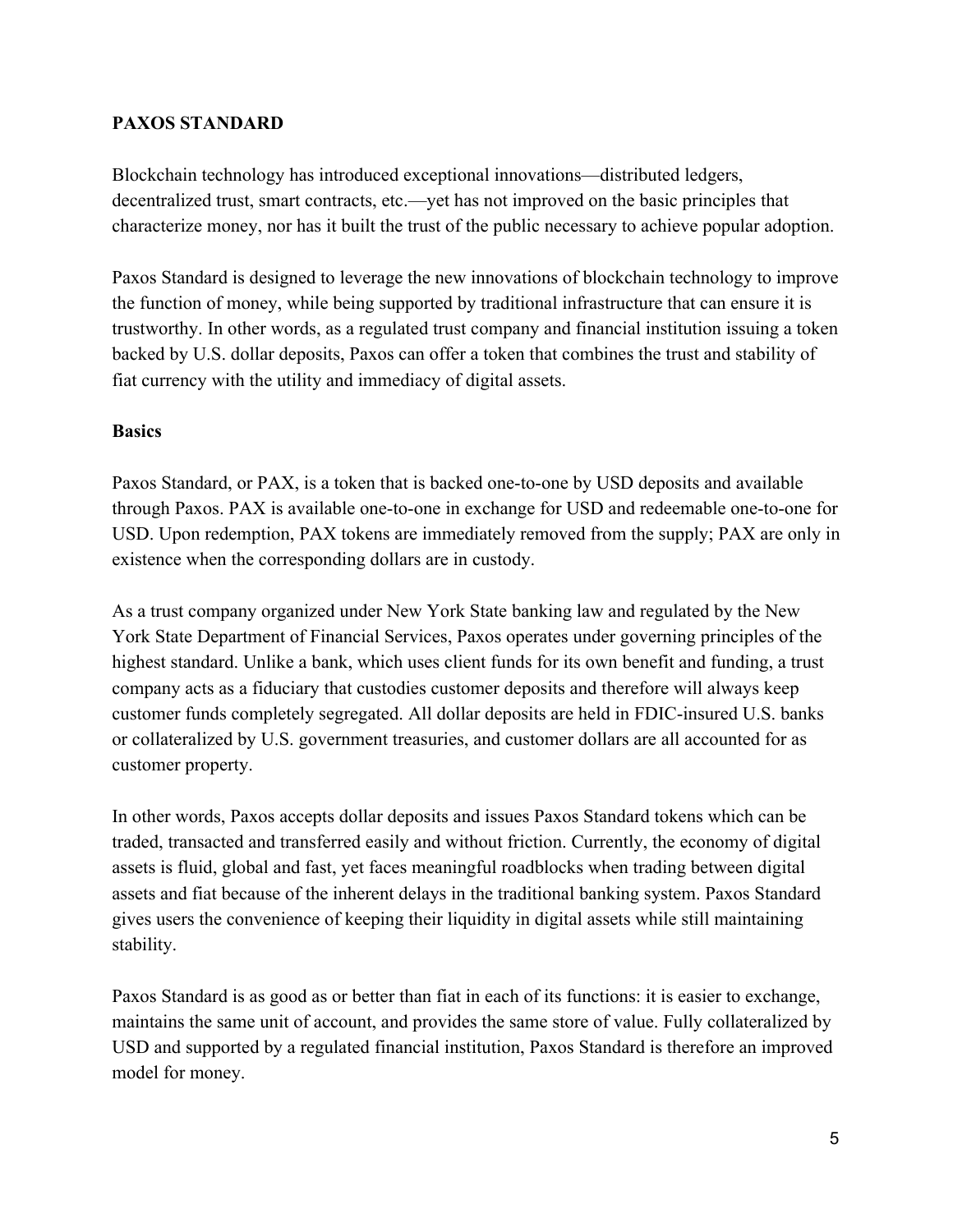# <span id="page-6-0"></span>**Key Product Features and Benefits**

- Paxos Standard tokens are issued and redeemed by Paxos. As a trust, Paxos issues PAX directly with no need for any middlemen. This enables more efficient operations, including shorter redemption windows (PAX can be redeemed for dollars within one business day) and lower fees.
- PAX can be sent to or received by anyone with an Ethereum wallet. All transactions operate according to the rules of a smart contract on the Ethereum platform following the ERC-20 protocol. Because of this smart contract, transactions eliminate human error and the system operates only as programmed.
- PAX is available to be listed on exchanges around the world. Since it is backed by the dollar, it can be used as a proxy for understanding the value of the dollar as compared to other digital assets.
- The Paxos exchange, itBit, will allow users to cash out of their holdings directly and instantaneously to PAX rather than cash if they choose. itBit will also trade PAX OTC.
- PAX is available 24/7 to facilitate settlement against any type of asset including crypto, security and asset tokens or for payments. Unlike fiat, which is only available to settle trades during bank business hours, PAX can move anywhere, anytime.
- Built on the Ethereum blockchain, PAX is a programmable token that can participate in the larger global community of tokens, helping create a global platform for programmable money with stability.

# <span id="page-6-1"></span>**Early Use Cases**

The digital asset space is still young, so we expect initial use cases for Paxos Standard to be quite distinct from future use cases. In the immediate horizon, we expect these applications to be most quickly adopted:

- A means of payment for other blockchain-based assets, including crypto, asset and securities tokens. The most complex and difficult aspect of transacting in blockchain-based assets is the difficulty of moving a payment leg efficiently and with reliable timing.
- Conversion to a stable asset as a hedge during times of volatility. Investors who trade digital assets can hold assets in PAX to limit exposure to digital asset volatility, thereby benefiting from the stability of the US dollar without incurring the fees and delays of converting to fiat.
- Execution of more complex, programmable digital asset transactions with less volatility. PAX, built on ERC-20 with Ethereum smart contract support, is designed to handle sophisticated transaction terms and conditions and work within the larger ecosystem of tokens, while mitigating volatility risk.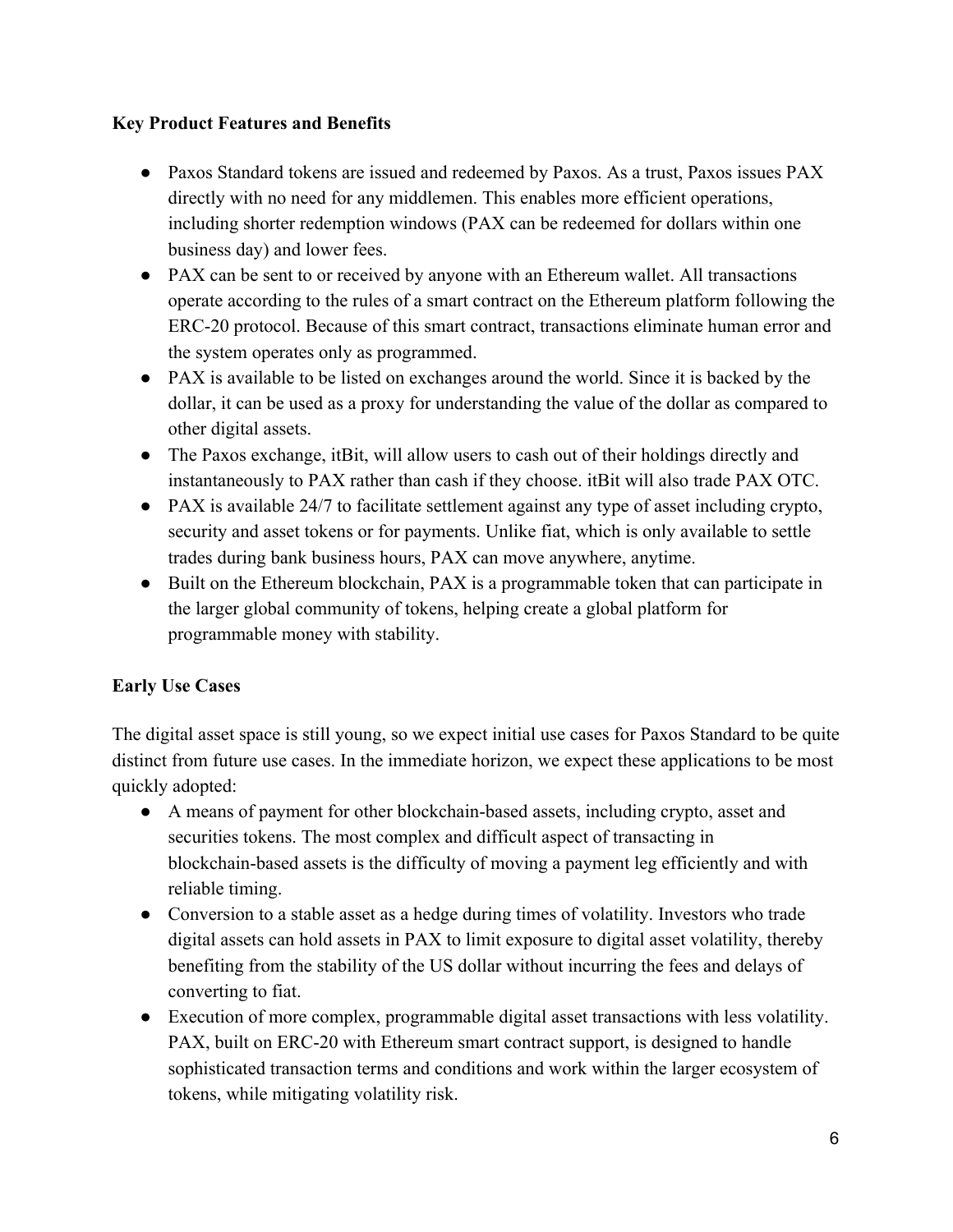- Settlement of assets with fiat currency outside of traditional banking hours. Financial institutions and trading firms can use PAX as a proxy to settle the cash component of a trade 24/7.
- An alternative to unregulated or unstable offerings that digital-asset custodians and exchanges can provide to market participations.

## <span id="page-7-0"></span>**Longer Term Utility**

#### *Asset Mobility and Settlement*

A tokenized representation of USD resolves friction between digital assets and fiat. Because of the restrictions of banks, it costs time and money to convert digital assets into fiat. Paxos Standard instead creates a "home base" for the dollar in the digital world, with instant settlement when cashing out to PAX rather than USD. In other words, Paxos Standard will aid the quick and efficient settlement of the cash component of digital asset transactions, and frequent traders will prefer to hold cash in PAX rather than in USD for its greater utility and liquidity. In the future, Paxos Standard can aid in the frictionless mobility and fast settlement of any asset—not just digital assets—but also commodities, securities, real estate and even more esoteric assets like fine art and collectibles.

#### *Ecosystem Development*

To start, we expect digital asset exchanges to list PAX and large OTC traders to offer PAX as a cash out option. Both categories will offer PAX in response to likely immediate demand by customers.

Next, interest will likely come from other companies that similarly have high order transactions or high volume of transactions, both of which would be interested in lower fees and instantaneous, low-risk settlement. This could include payments processors, financial institutions, large multinational corporations seeking lower fees on cross-border internal transactions, and large retailers, leading to increased consumer interest.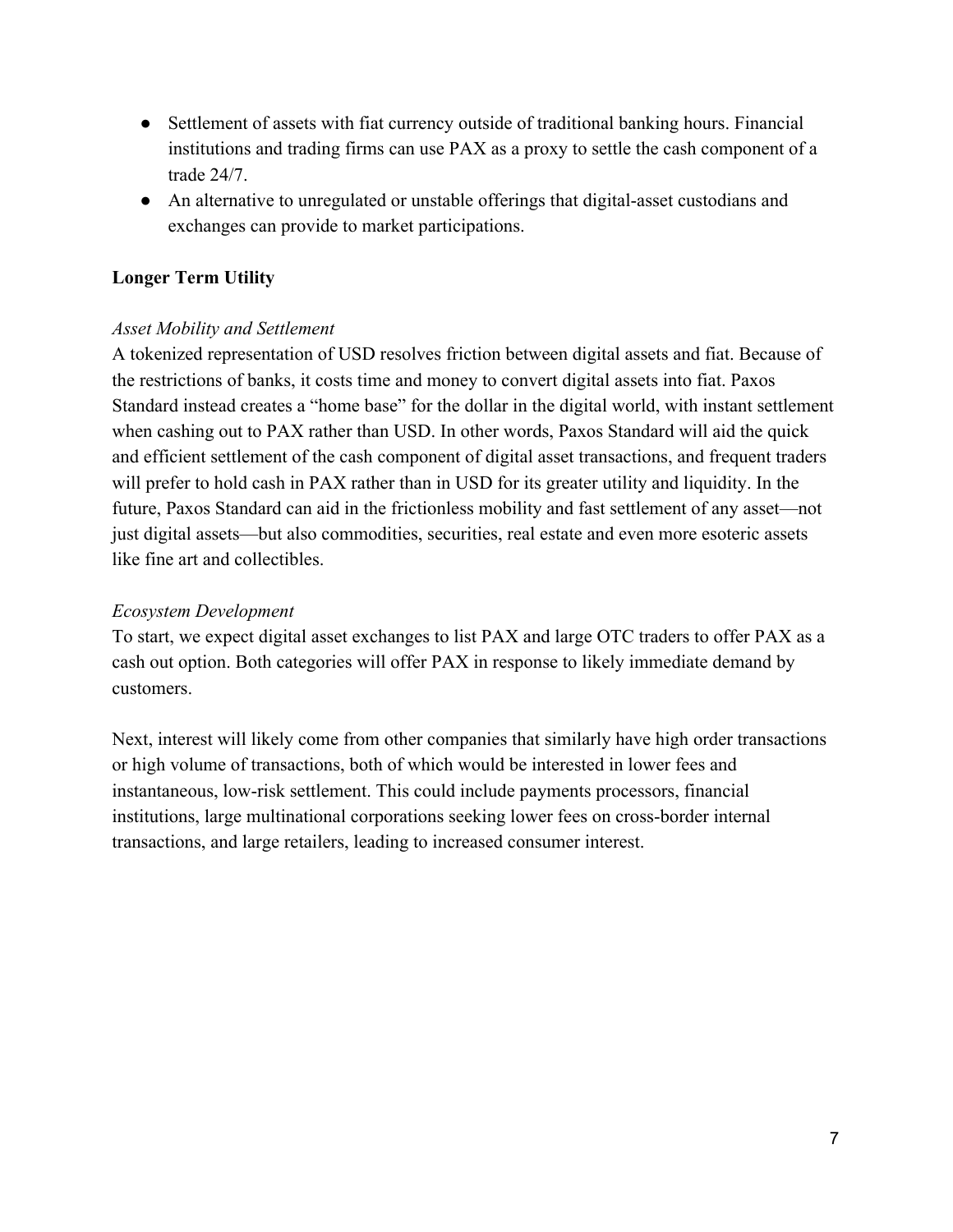#### <span id="page-8-0"></span>**Economic Implications**

The potential for Paxos Standard goes much deeper. The promise of the concept is a fluid, digital asset that can easily move anywhere, anytime, in a trustworthy way with the universal understanding of exactly how much value it represents. Given this baseline, there are endless implications for how this new, digital asset can influence trade and commerce globally while enabling access. We visit some of these possibilities here.

#### *Common Blockchain-Based Payment System*

Paxos Standard can serve as a common blockchain-based payment globally. Built upon the Ethereum blockchain as an ERC-20 token, Paxos Standard has utility across a wide range of applications and an immediate potential footprint across the globe. Rather than issuing new money, as past coins have attempted, Paxos Standard provides a more stable representation of existing money with accepted and trusted value. Paxos Standard aims to make all assets, fiat or digital, more fungible and liquid, providing a common payment for transactions within and across asset classes. Available for listing across global exchanges, Paxos Standard is designed to be flexible, fast and global from its outset, and its global utility could enable USD to to essentially become the common currency of the world.

#### *International Transactions and Remittances*

Paxos Standard can function as a common payment globally, easing the friction of international payments currently found in cross-border remittances and global transactions and trade. Paxos Standard essentially could remove cross-border transaction fees, allowing commerce and trade to occur more fluidly. This improvement alone to the current system could unlock billions in foreign exchange fees.

#### *Adoption by Consumers*

One day, large populations of consumers may look to Paxos Standard to serve as their primary currency. According to the Federal Reserve's '*Report on the Economic Well-Being of US Households in 2017'*, about 5 percent of adults in 2017--or 13 million people--do not have a checking, savings, or money market account (often referred to as the "unbanked")<sup>2</sup>. Additionally, outside the United States, many populations deal in currencies with unpredictable volatility that suppresses their ability to create and retain value or plan for the future. Paxos Standard could offer economic freedoms that these populations could not otherwise access.

<sup>&</sup>lt;sup>2</sup><https://www.federalreserve.gov/publications/files/2016-report-economic-well-being-us-households-201705.pdf>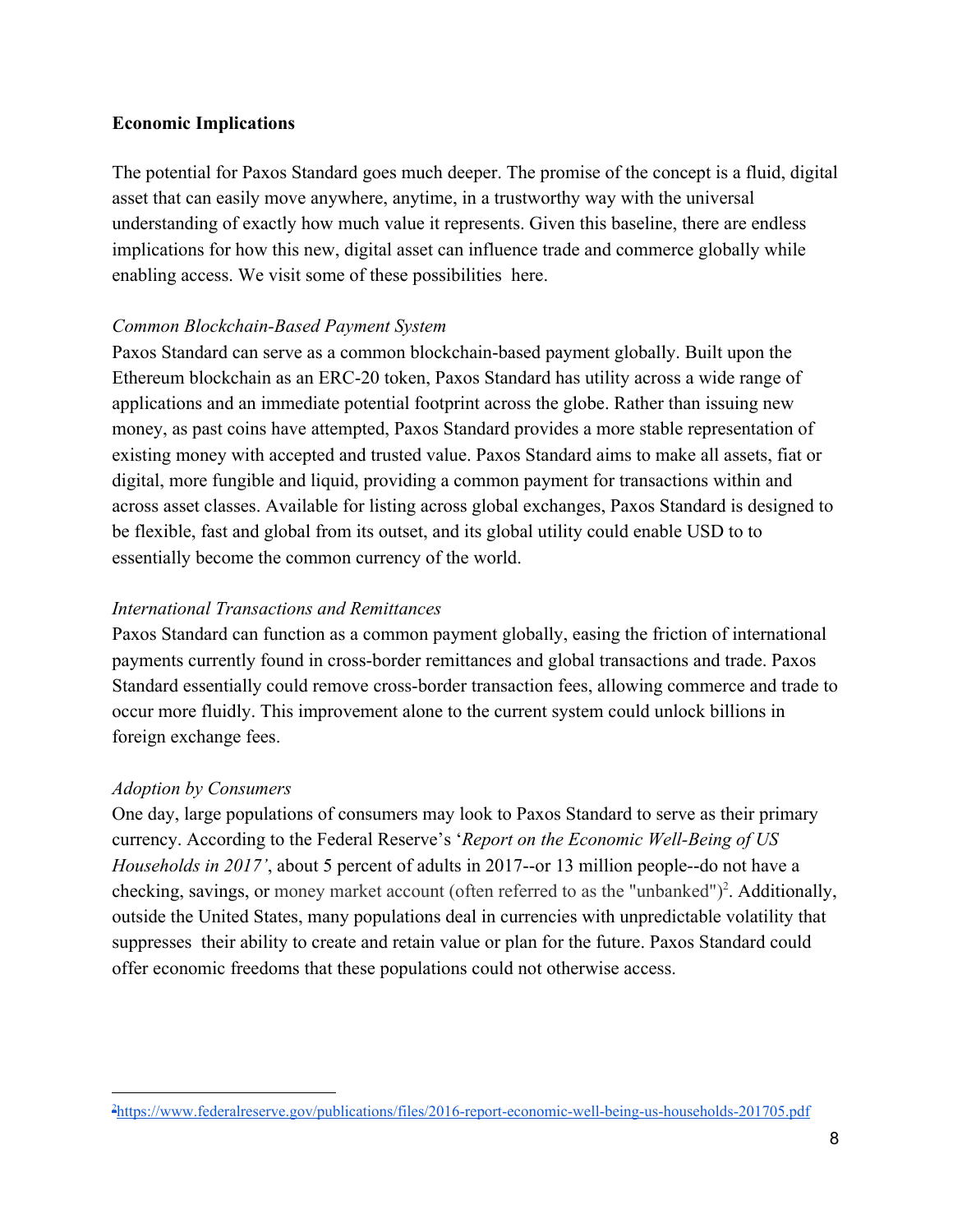# <span id="page-9-0"></span>**Technology**

Paxos Standard tokens are purposely designed with simplicity in mind. In exchange for \$1 USD, 1 PAX is issued. Similarly, on the redemption side, 1 PAX can be redeemed for \$1 USD. The exchange will always be one-to-one. Because of this simplicity, the whole system can be written as a basic smart contract, ensuring that it operates under these rules in a programmed way. (The token today lives on the Ethereum blockchain, but we can see potential value in a blockchain-agnostic future.)

As a smart contract on the Ethereum blockchain, Paxos Standard follows the ERC-20 protocol. Ethereum is a decentralized blockchain-based ledger that supports smart contracts; with over 100,000 smart contracts, Ethereum is the most widely-used digital asset platform. A smart contract is a combination of data (e.g., a table of account balances) and programmed procedures for working with that data (e.g., a programmed procedure for transferring balances between accounts). Both the integrity of the data and the fidelity of procedure executions are ensured by the distributed consensus protocol of the underlying Ethereum blockchain.

ERC-20 tokens are Ethereum smart contracts that follow a standard protocol for representing custom "tokens" on the blockchain. Specifically, the contract must declare basic token characteristics (name, symbol, decimal precision), track the total number of tokens, track a token balance for each Ethereum address, and permit address owners to transfer portions of their balance to other addresses $3$ 

Because Paxos Standard follows the standard ERC-20 protocol, most Ethereum-supporting exchanges and wallet applications already have built-in support for viewing and transferring PAX. While the initial issuance of a token and redemption of tokens for PAX occur through Paxos, any other transactions in PAX follow the smart contract written to the ERC-20 specification, relying on the providence of the network rather than any middleman.

The Paxos Standard ERC-20 contract code is available for technical review, currently at [https://github.com/paxosglobal/pax-contracts,](https://github.com/paxosglobal/pax-contracts) so anyone can verify the code will operate as Paxos has described. Because of the simplicity of the one-to-one model, Paxos Standard can be represented in a simple, readable smart contract. Independent third-party smart contract security audits give assurance that the implementation is sound and secure.

<sup>&</sup>lt;sup>3</sup> See <https://github.com/ethereum/EIPs/blob/master/EIPS/eip-20.md>for ERC-20 specification.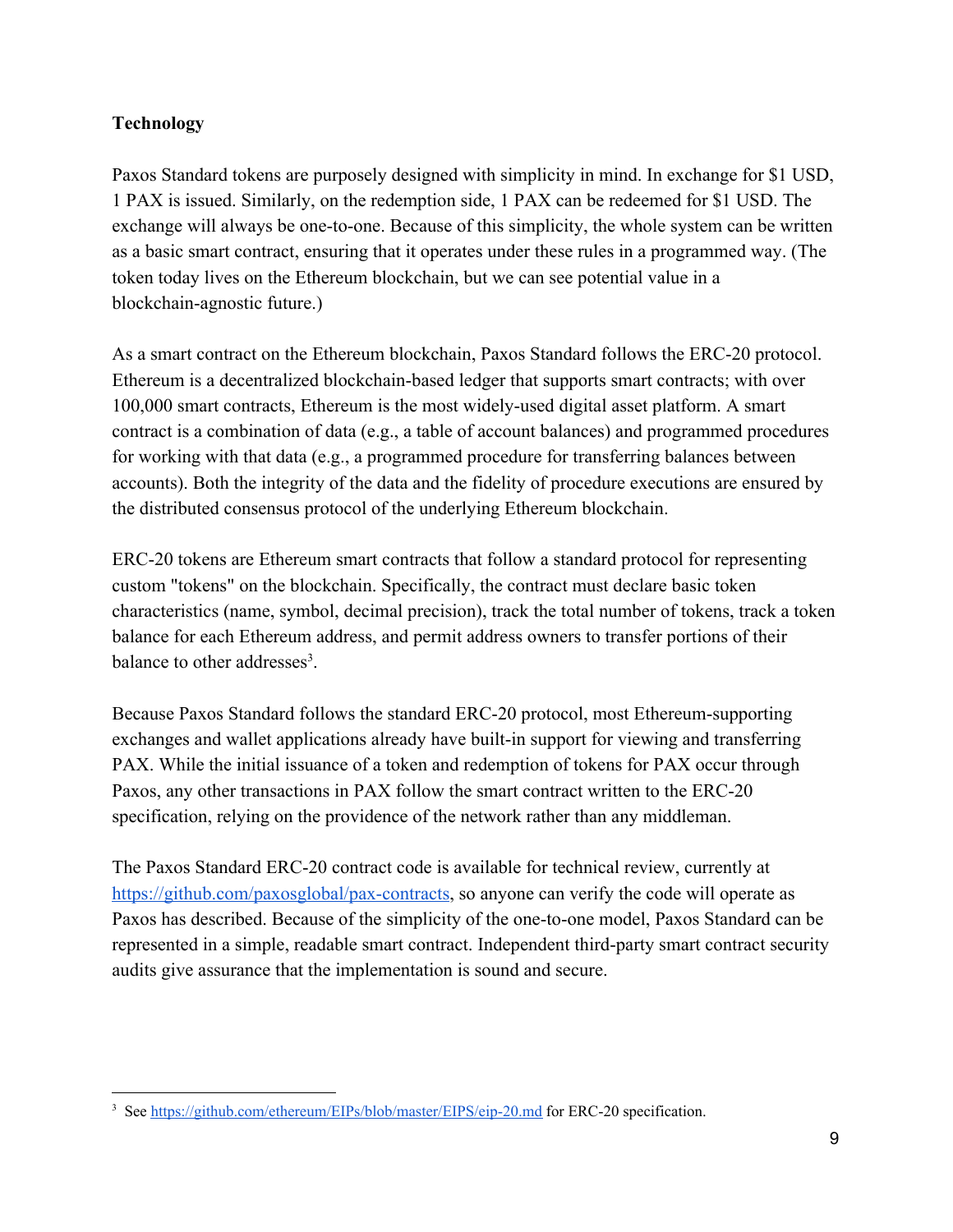In summary, the benefits of an ERC-20 contract on Ethereum are:

- The security and availability offered by one of the largest global blockchain networks (Ethereum)
- Broad adoption by digital asset stakeholders such as exchanges, digital asset organizations, institutional investors and retail users
- A relatively simple and familiar smart-contract pattern
- Publicly verifiable token supply, account balances and on-chain procedures